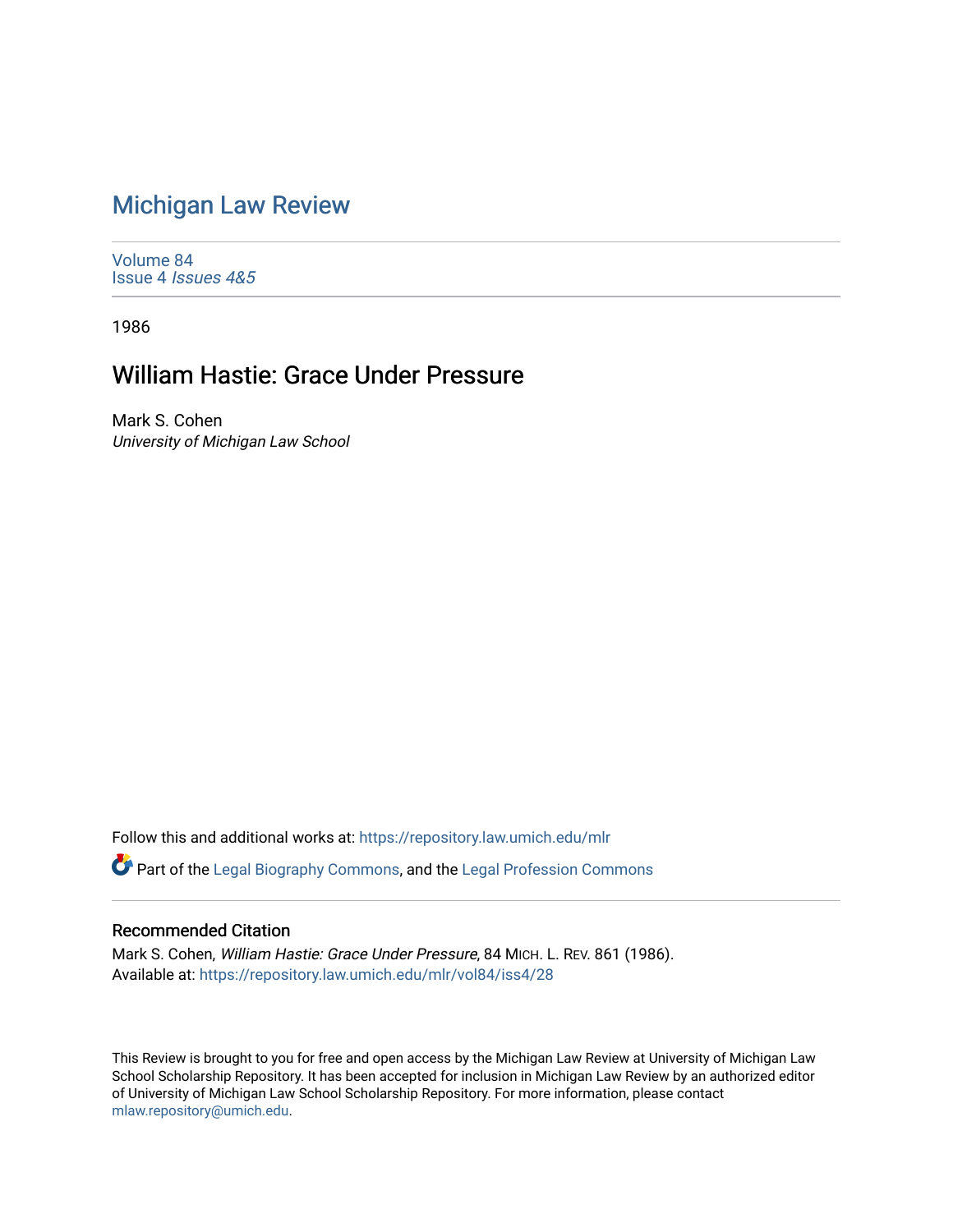WILLIAM HASTIE: GRACE UNDER PRESSURE. By *Gilbert Ware.*  New York: Oxford University Press. 1984. Pp. x, 305. \$25.

William Henry Hastie was one of the leading civil rights activists of this century. As an NAACP lawyer in the 1930s and 1940s, Hastie litigated some of the first major challenges to segregation in education, employment, and public transportation.<sup>1</sup> In those cases Hastie, along with such other prominent black attorneys as Charles Hamilton Houston and Thurgood Marshall,<sup>2</sup> helped develop the legal doctrines eroding segregation and ultimately informing the Supreme Court's decision in *Brown v. Board of Education.* 3 In 1940, Hastie helped to secure the right to equal pay for black public school teachers in Virginia. Hastie and Marshall later argued the series of cases that led to the abolition of the white primary, a device long used by southern whites to deny black political participation.

Hastie's influence was not confined solely to the trial lawyer's role. He was a professor and later dean of Howard University Law School. He was a key participant in the drafting of the Organic Act of 1936, which established a framework for the development of self-government on the Virgin Islands and conferred basic constitutional rights upon Virgin Islanders.4 In part because of his work on the Act, Hastie was selected as a United States District Court judge for the Islands, and in 1946 President Truman appointed him as the first black governor of the Virgin Islands. His legal career culminated with his appointment to the federal appellate bench in the Third Circuit. Performed by any individual these accomplishments would be impressive; they were unprecedented for a black man during the 1930s and 1940s.

2. The author traces the change in civil rights leadership from Houston to Hastie to Marshall: "Two of the three principal lawyers who brought about Jim Crow's downfall, Charles Houston and William Hastie, were trained at Harvard, and at Howard they, in turn, trained the third, Thurgood Marshall." P. 32.

3. 347 U.S. 483 (1954).

<sup>1.</sup> *See* Hocutt v. Wilson ( N.C. Super. Ct. 1933) (unreported) (graduate education, discussed at pp. 46-53); Morgan v. Virginia, 328 U.S. 373 (1946) (public transportation, discussed at pp. 186-90); Smith v. Allwright, 321 U.S. 649 (1944) (voting, discussed at p. 190); New Negro Alliance v. Sanitary Grocery Co., Inc., 303 U.S. 552 (1938) (employment, discussed at pp. 74-80). Thurgood Marshall's litigation for the NAACP and the NAACP Legal Defense and Educational Fund provides one illustration of Hastie's influence. Between 1939 and 1949, Marshall argued 19 cases before the Supreme Court, and Hastie served as a consultant or co-counsel in twelve. *See, e.g.,* Brown v. Board of Educ., 347 U.S. 483 (1954) (pp. 53-54, 189-90).

<sup>4.</sup> The Organic Act ended the former system of government, under which the Virgin Islands had been directly controlled by the Navy and later by the Department of the Interior. Instead, the Act provided for a governor appointed by the President and two popularly elected local legislatures. The Act also granted Virgin Islanders basic rights including due process and equal protection of law, protection against double jeopardy, and provision of counsel in criminal prosecutions. Pp. 83-85.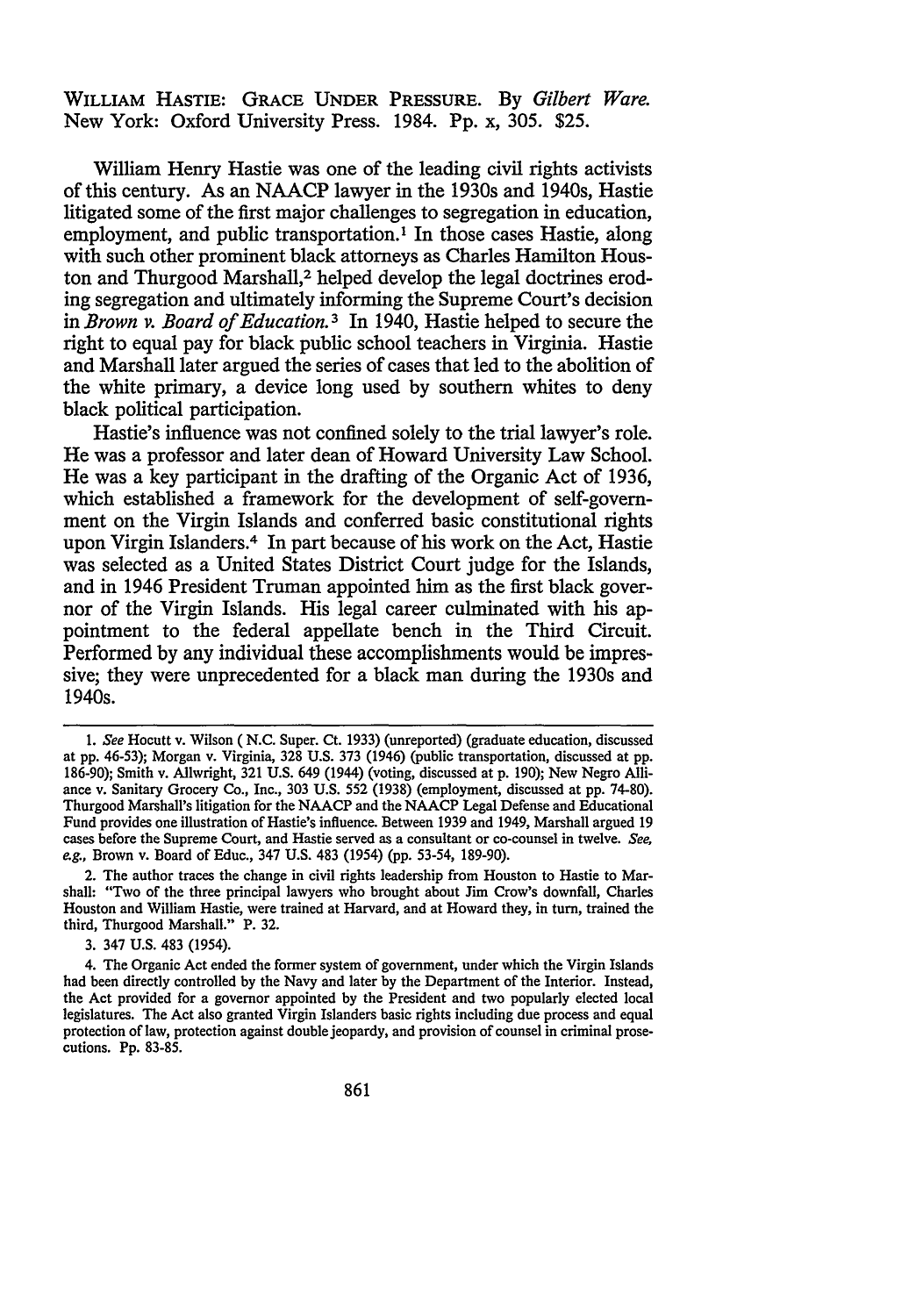In *William Hastie: Grace Under Pressure,* Professor Gilbert Ware5 sympathetically describes these and other highlights of Hastie's career. Ware follows the conventional narrative form of biographies, recounting Hastie's career chronologically with each chapter organized around an important case or event. This essay addresses three of the book's recurrent themes.

First, Ware describes the development by Hastie and other NAACP lawyers of an effective legal strategy for ending segregation. In the 1930s and 1940s segregation pervaded American society. Blacks were required by law to attend separate and vastly inferior public schools. Public accommodations and transportation were segregated, and devices such as the white primary prevented blacks from altering this situation politically (p. 42). The greatest legal barrier facing blacks was *Plessy v. Ferguson,* 6 in which the Supreme Court had declared racial segregation constitutional (p. 43).

Hastie and other NAACP lawyers feared that if they challenged *Plessy* directly, the Court was more likely than not to affirm the decision.<sup>7</sup> They chose instead to undermine *Plessy* by stressing that the southern states had not maintained "equal" facilities for blacks. If states were forced to provide truly equal facilities, then the costs of segregation would greatly increase. Furthermore, the NAACP lawyers initially sought to attack segregation in the graduate schools. Since almost no separate graduate facilities existed for blacks, the only meaningful remedy would be for black students to attend the segregated schools (pp. 44-46). In 1933 Hastie served as lead counsel for Thomas R. Hocutt, a pharmacy student challenging the University of North Carolina's denial of his application for enrollment. Although the court denied relief in *Hocutt v. Wilson8* on technical grounds,9 the case focused the attention of both whites and blacks on the issue.

In *Morgan v. Virginia,* 10 Hastie and Marshall persuaded the United States Supreme Court to strike down segregation on interstate carriers. They argued the case on commerce clause grounds, a tech-

8. The North Carolina Superior Court, Durham County, decided *Hocutt* in 1933. The deci· sion was not appealed, nor was it officially reported. P. 254 n.56.

9. The judge apparently viewed his authority to issue the requested relief, a writ of mandn· mus, as quite limited. Holding that he could not order the University to enroll Hocutt, the judge denied the writ. P. 50.

10. 328 U.S. 373 (1946).

*<sup>5.</sup>* The author is a professor of political science at Drexel University. Ware served in the Program Division of the U.S. Commission on Civil Rights in 1964-67, and later joined the senior research staff of the Urban Institute. He is a member of the NAACP and the American Civil Liberties Union.

<sup>6. 163</sup> U.S. 537 (1896). The "separate but equal" doctrine approved by the Court in *Plessy*  sanctioned the de jure segregation that then pervaded much of the nation.

<sup>7.</sup> NAACP lawyer Spottswood W. Robinson III, former Chief Judge, now Judge, of the District of Columbia Circuit, noted that the indirect attack on *Plessy* was necessary because "[w]e did not want to make bad law." P. 189.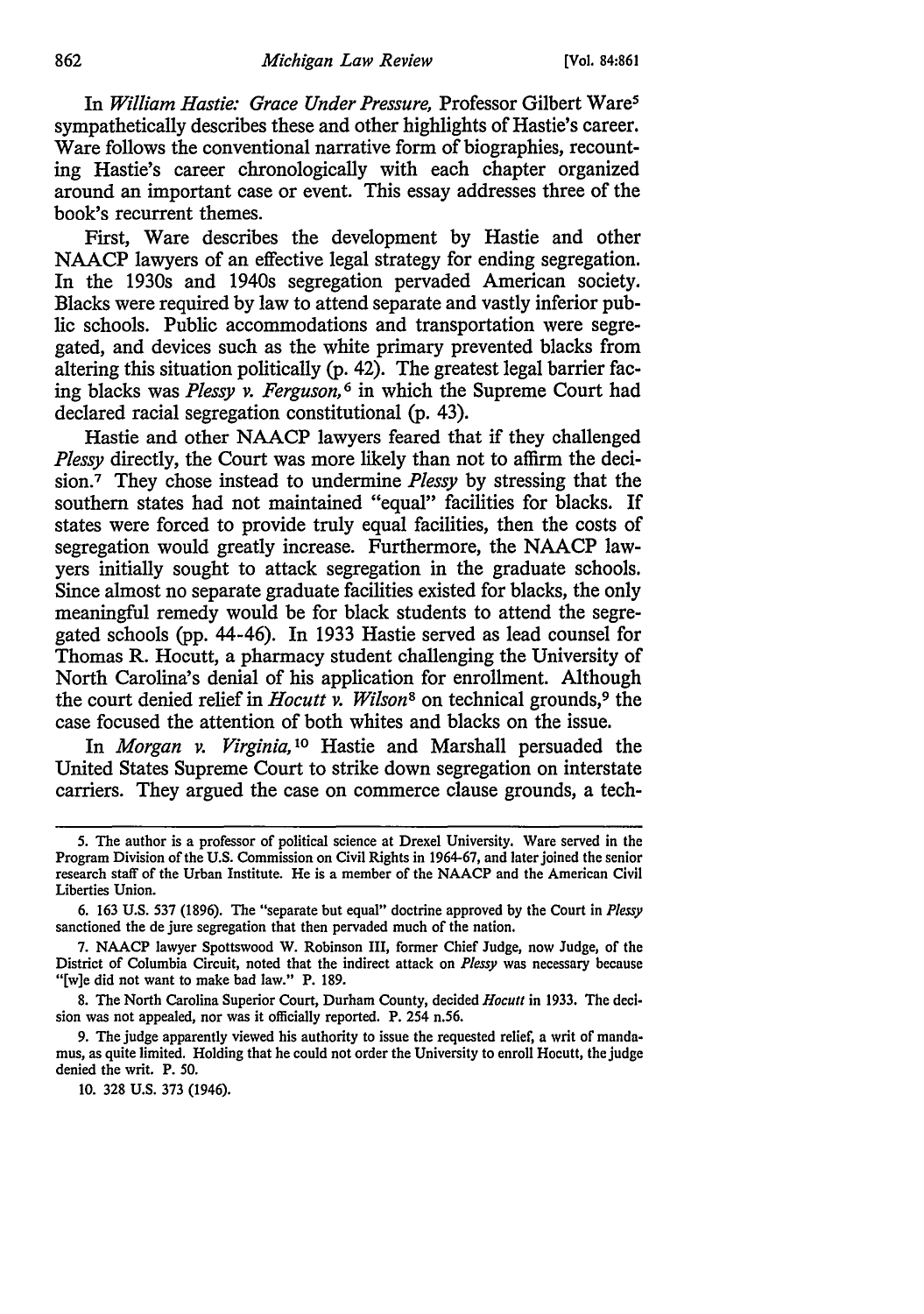nique that would be effective during the 1960s. During oral argument Justice Rutledge asked Hastie if *Morgan* could also be decided under the fourteenth amendment. Despite his eagerness to attack *Plessy* directly, Hastie remained faithful to the overall NAACP strategy. *Morgan* was not the proper factual case in which to oppose *Plessy,* so Hastie "pretended not to hear him," and then gave the Justice "fifteen minutes of irrelevancies" (p. 189).

Indeed, Ware's treatment of cases like *Hocutt* and *Morgan* strongly suggests that *Brown v. Board of Education,* the case that ultimately repudiated *Plessy,* was the end product of a legal evolution shaped by leaders like Hastie and Marshall.

A second theme of the book centers around Hastie's appreciation of the need for blacks to promote civil rights reform both by creating their own effective organizations and by transforming existing organizations and institutions. Describing Hastie's early support for the National Negro Congress, Ware remarks that Hastie "gave that support because he was an institutionalist. He did not think that any single  $emphasis$  - civil, political, or economic  $-$  should be adopted to the exclusion of the others in fighting Jim Crow, which, after all, was hydraheaded" (p. 41). Hastie viewed most other black organizations as complementary rather than antagonistic to the NAACP. For example, in 1933 he helped found the New Negro Alliance, which combatted discrimination in the District of Columbia. The Alliance demanded that retail stores in black neighborhoods hire blacks in numbers proportionate to their patronage, and used picketing and boycotts to promote that message (pp. 67-68). When storeowners resisted these tactics, Hastie served as advisor to the Alliance in the first Supreme Court case to obtain the right for people outside of labor unions to picket pursuant to the Norris-LaGuardia Act.<sup>11</sup>

While working within existing institutions dominated by whites Hastie was confronted by a different type of dilemma. As a leader in the black community, Hastie was one of the first blacks to enter these institutions, where he was typically given little power. He was often forced to balance the need for blacks to maintain some foothold in the white institutions against the desire to avoid the appearance or actuality of tokenism.

Hastie's military experience illustrates this tension. In 1940, he was appointed as civilian aide to Secretary of War Henry L. Stimson (p. 97). Like many institutions in this period, the armed services were segregated (p. 98). Indeed, even blood banks used for battlefield transfusions were segregated, and "black" blood could not be used in a

<sup>11.</sup> Pp. 78-80. *See* New Negro Alliance v. Sanitary Grocery Co., 303 U.S. 552 (1938). Ware notes that Hastie's work with the Alliance displayed "the typical Hastie approach, namely, simultaneous representation of more than one organization, usually including, as in this instance, the NAACP." P. 72.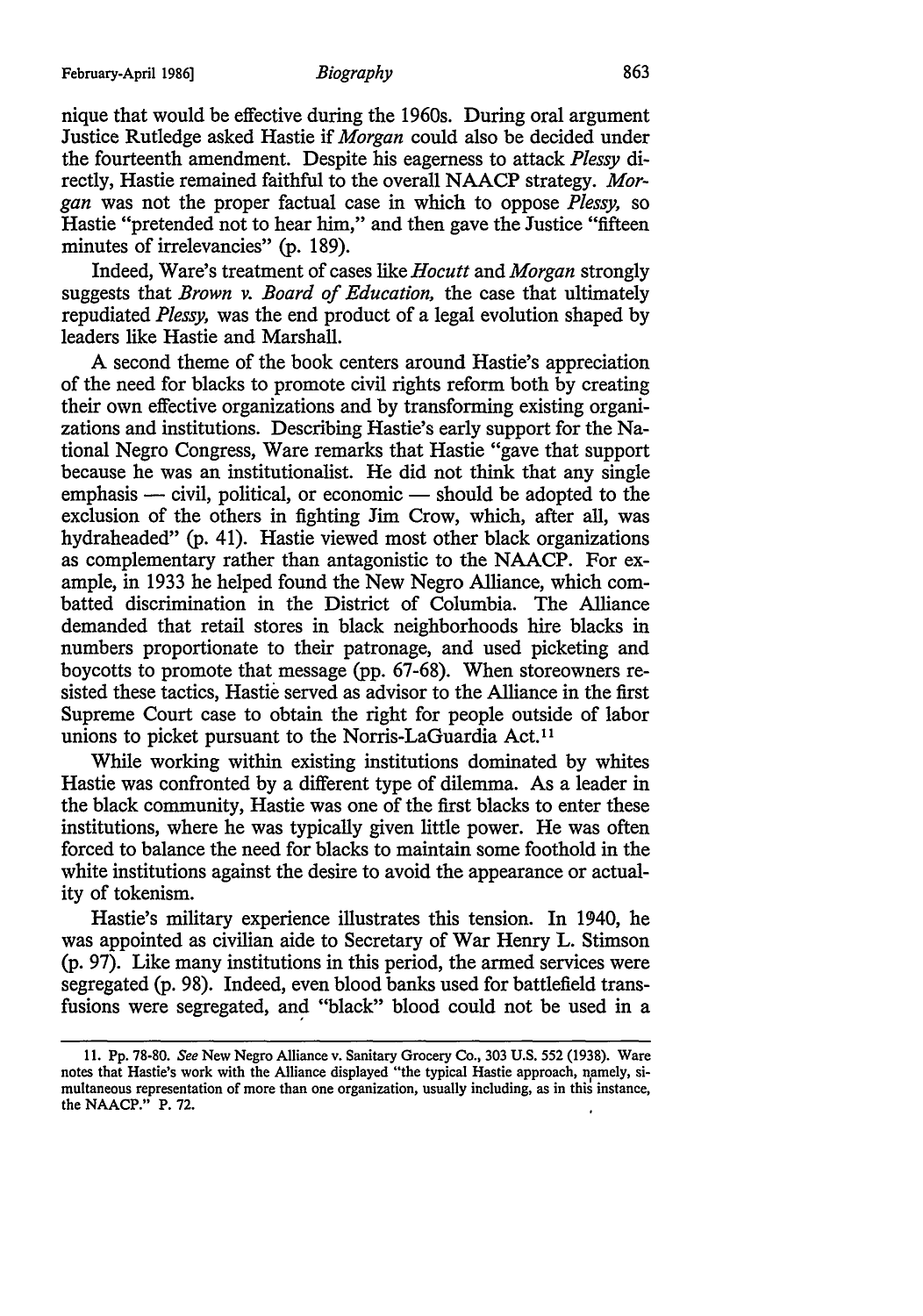white soldier (p. 107). Within the nation itself community interference with violence against black military personnel was not uncommon (pp. 112-13).

Viewed as an advisor by the War Department, Hastie was given little formal power, 12 but nonetheless pressed for several reforms. He fought against the spread of segregation to integrated installations (p. 106). He also advocated protection of black soldiers from domestic civilian violence (pp. 112-19) and an increase in the number of blacks to receive officer training (pp. 110-11). At the core of Hastie's approach was an appeal to American ideals and the irony of American racism during World War II: "I believe that while training an army to fight Hitler, we should not let up one bit in our effort to prevent discrimination in the army right here."13

The War Department repeatedly rejected Hastie's appeals. For example, the Adjutant General's Department noted that the "Army is not a sociological laboratory" appropriate for experiments in integration (p. 101). In a vein disturbingly similar to *Plessy,* the Army argued that segregation was best for race relations and that blacks actually preferred segregation.14 Constant frustration led even Hastie, a staunch believer in the value of existing institutional structures, to resign from the War Department. Ware adds that Hastie's resignation perhaps did more to spur integration in the armed services than did his activities as an aid to Stimson (pp. 130-33).

A third theme of the book focuses on the commitment of Hastie and other leaders to improving conditions for blacks, and their determination and courage in achieving that goal. Hastie's many "firsts" attest to his proficiency as an attorney, advocate, and activist. Hastie might well be viewed as a member of what W.E.B. Du Bois termed the "Talented Tenth,"15 whose duty it was to lead the rest of blacks toward improved conditions.16

P. 24 (footnote omitted).

<sup>12.</sup> As Ware comments, "Hastie was competent but impotent" within the military structure. P. 102. It even became common practice to keep important information about black troops from Hastie by circulating it with the cover note, "Not to be shown to Judge Hastie." P. 103.

<sup>13.</sup> P. 104. This irony created tremendous resentment on the part of many blacks who felt that "Hitler and Tojo and the governor of Georgia are on the same damn team." P. 104.

<sup>14.</sup> Pp. 101-02. The Army's insensitivity to racial issues extended to its highest echelons. While discussing the problem of racism within the military, Secretary Stimson remarked, "Mr. Hastie, is it not true that your people are basically agriculturalists?" P. 123.

<sup>15.</sup> Du Bois was primarily interested in the development of a Talented Tenth, the best of the race, whose task it would be to lead the black masses from bondage to freedom, from barbarity to civilization. He declared that the creation of the Talented Tenth was the foremost problem in the education of blacks.

In this regard, Du Bois differed with another prominent black leader, Booker T. Washington, who argued that rather than trying to focus on a Talented Tenth, black education should be geared to industrial training, which would be more practical and less likely to arouse the white community. P. 25.

<sup>16.</sup> Pp. 24-25. Hastie was ambivalent about this view. At one point he commented that "[t]his notion that Negroes have got to be better than other people is about as disgusting as the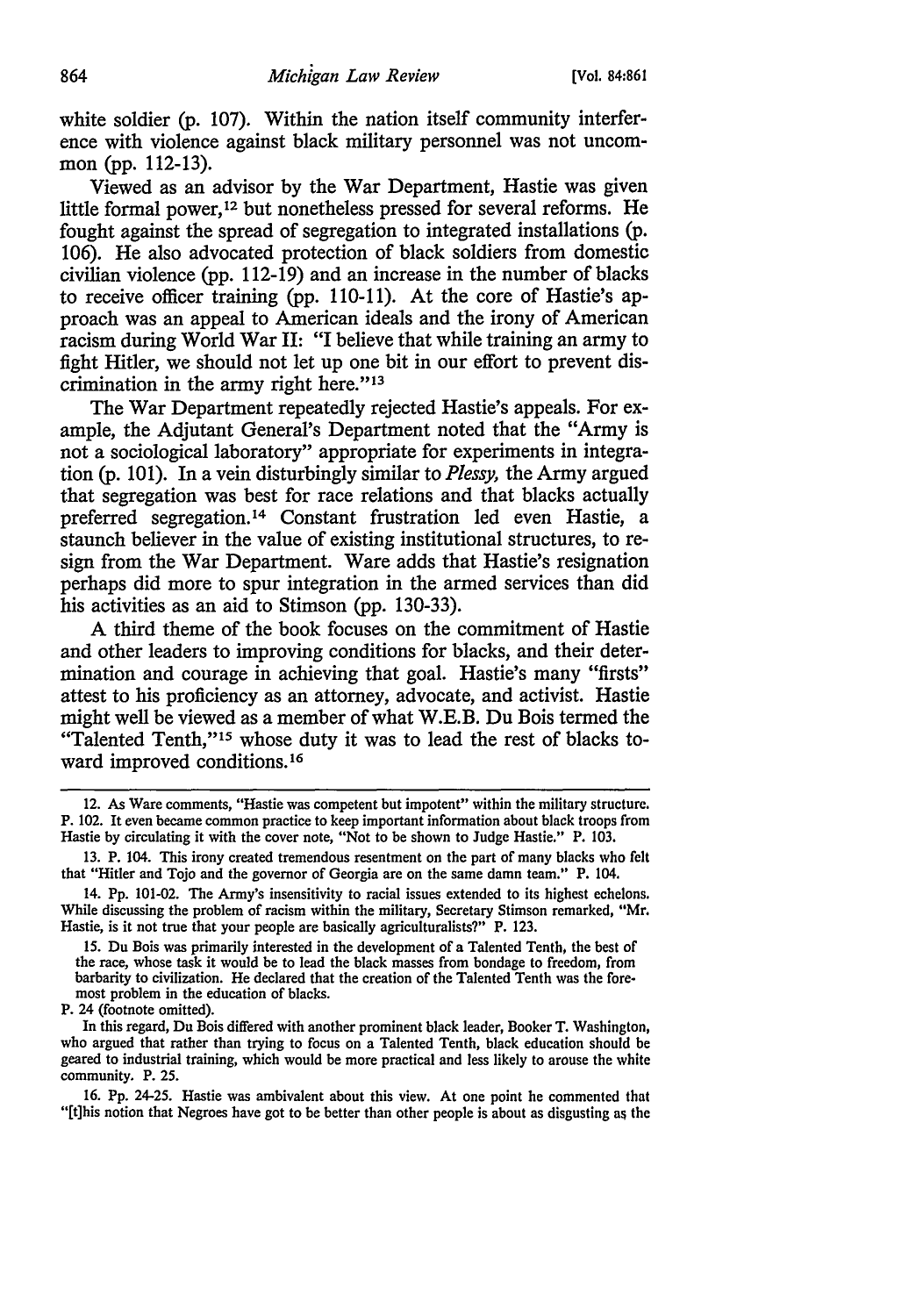Not only was Hastie a skilled lawyer, he possessed other qualities necessary to attaining his goals. Describing the ideal civil rights plaintiff, Hastie once commented that in addition to being of *"outstanding*  scholarship," the person had to be "courageous, poised, quick of mind, neat, [and] personable . . ." (p. 52). These were the qualities of Hastie himself, which no doubt explain Ware's subtitle for the book, "Grace Under Pressure."

Moreover, Hastie and his fellow civil rights lawyers felt dutybound to contribute their skills and qualities to public service. Charles Hamilton Houston, Hastie's and Marshall's mentor, believed that a black lawyer's sole legitimate purpose was to act as a "social engineer" promoting the cause of civil rights (p. 143). Since white lawyers profited from the intolerable racist system, they could not truly represent blacks in civil rights cases; blacks would have to represent themselves.17 To this end, as successive deans of Howard Law School, Houston and Hastie sought to develop a "black cadre of superlative lawyers" (p. 154).

While Ware's book is for the most part very readable and enjoyable, it has several limitations. The book ends with Hastie's appointment to the Third Circuit in 1950, even though Hastie lived until 1976. Ware does not address any of the decisions that Hastie rendered while on the appellate court, which would be interesting in light of the preceding material. It would also have been interesting to learn what Hastie's reactions were to the great changes that took place in civil rights and civil rights leadership between 1950 and 1976, such as the tactics and goals of leaders like Malcolm X, or the emotional style of leadership of Dr. Martin Luther King, Jr.

The treatment of the cases by Ware is straightforward but unsophisticated. He confines himself to brief descriptions of the facts and holdings by the courts. His footnotes reveal that he frequently relies on secondary accounts of the cases rather than the texts themselves. However, since Ware apparently sought to present a historical perspective of Hastie and his era, the handling of the cases is appropriate; those seeking detailed legal analysis will have to consult other sources.

While Ware does an admirable job in presenting Hastie's public life and achievements, he is far less successful in his few attempts to shed light on Hastie's personal life. For example, early in the book Ware introduces Alma Scurlock as Hastie's wife (p. 91). Later, when Hastie becomes governor of the Virgin Islands, Ware refers to Beryl Hastie as Hastie's wife (p. 194). Ware does not mention whether Hastie was a

notion that Negroes are inferior. As a matter of fact, I very much fear that they are rationalizations of the same thing." P. 28.

<sup>17.</sup> Pp. 143-44. Black leaders often paid large personal costs for their achievements. Ware notes that "[e]ndangerment of life and limb was widespread for civil rights lawyers." P. 172. He recounts one of the numerous instances in which Thurgood Marshall had to sneak in and out of town in the trunk of a car in order to argue a case. Pp. 173-74.